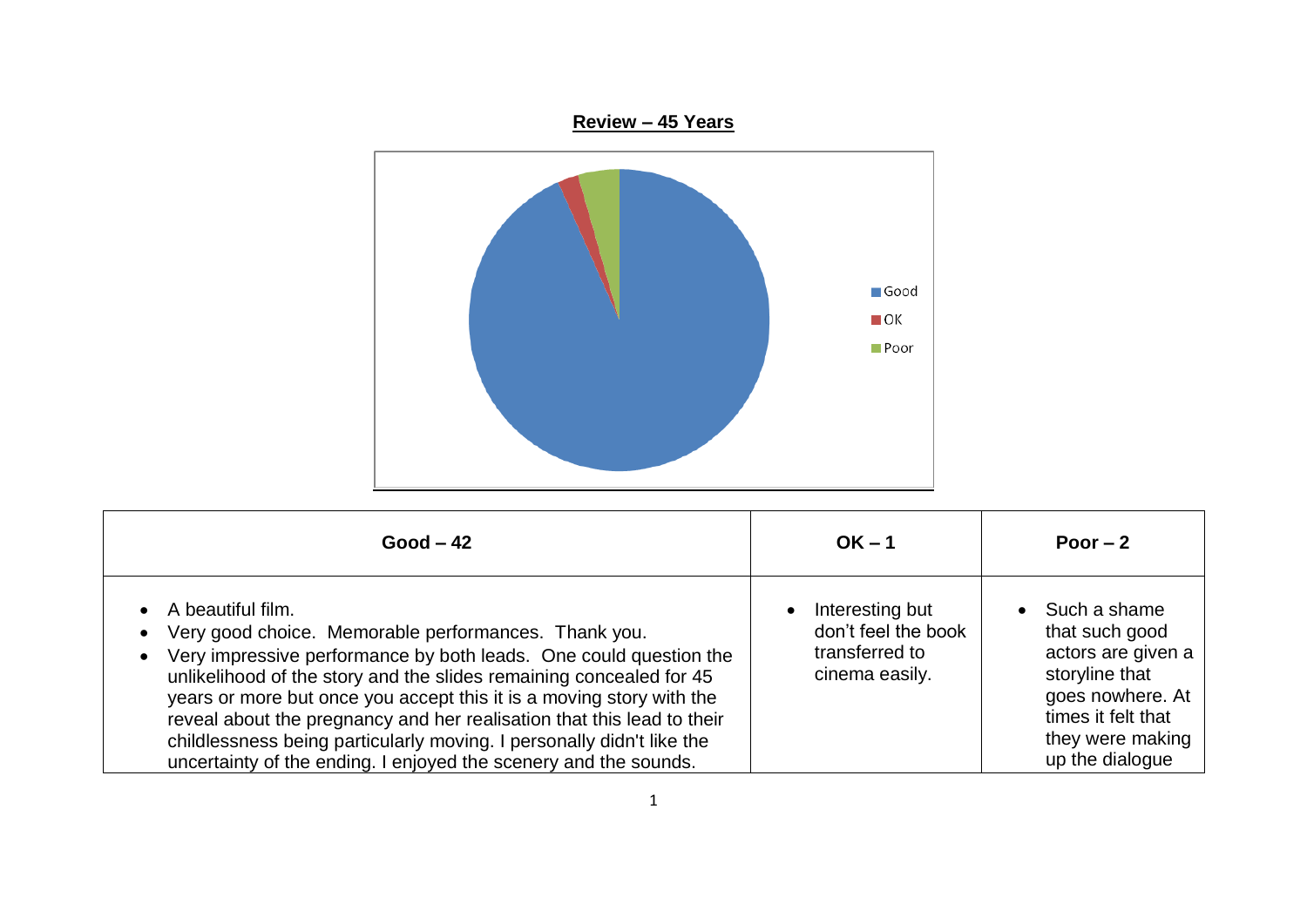| along.<br>right to deal with the way the relationship changed after the letter<br>from Switzerland, and how we were left to make our own minds up as<br>to how the situation would eventually be resolved.<br>We found 45 Years very moving, particularly because of the<br>performance of Charlotte Rampling. The amount of dialogue served<br>to prove that less is more, although the sound track at times left a lot |
|--------------------------------------------------------------------------------------------------------------------------------------------------------------------------------------------------------------------------------------------------------------------------------------------------------------------------------------------------------------------------------------------------------------------------|
|                                                                                                                                                                                                                                                                                                                                                                                                                          |
|                                                                                                                                                                                                                                                                                                                                                                                                                          |
|                                                                                                                                                                                                                                                                                                                                                                                                                          |
|                                                                                                                                                                                                                                                                                                                                                                                                                          |
|                                                                                                                                                                                                                                                                                                                                                                                                                          |
|                                                                                                                                                                                                                                                                                                                                                                                                                          |
| to be desired.                                                                                                                                                                                                                                                                                                                                                                                                           |
| Excellent film, extremely well acted. Not an uplifting experience, but                                                                                                                                                                                                                                                                                                                                                   |
| one that left you thinking, both about the relationship between the                                                                                                                                                                                                                                                                                                                                                      |
| main characters and the eventual outcome of their marriage. The sort                                                                                                                                                                                                                                                                                                                                                     |
| of different film the Club should be showing.                                                                                                                                                                                                                                                                                                                                                                            |
| Very fine, one of the very best of films. Beautifully acted. The pace of                                                                                                                                                                                                                                                                                                                                                 |
| the film set by the lingering opening shot of the house across the                                                                                                                                                                                                                                                                                                                                                       |
| field. A devastating ending - with much cause for thought along the                                                                                                                                                                                                                                                                                                                                                      |
| way.                                                                                                                                                                                                                                                                                                                                                                                                                     |
| We enjoyed the film, the pace was reminiscent of French films where                                                                                                                                                                                                                                                                                                                                                      |
| the story gently unfolds giving you time to think about the plot and                                                                                                                                                                                                                                                                                                                                                     |
| characters. What a patient wife! I wonder what happened next?!!                                                                                                                                                                                                                                                                                                                                                          |
| I thought this was a lovely film. Great fun spotting glimpses of                                                                                                                                                                                                                                                                                                                                                         |
| Norwich and the Broads. Our beautiful county shown well. The                                                                                                                                                                                                                                                                                                                                                             |
| understated performance of the two leads merely added to the                                                                                                                                                                                                                                                                                                                                                             |
| gradual build up of tension.                                                                                                                                                                                                                                                                                                                                                                                             |
| Very good.                                                                                                                                                                                                                                                                                                                                                                                                               |
| Extremely good. Intimate description of the frailties of a relationship,                                                                                                                                                                                                                                                                                                                                                 |
| sensitively portrayed.                                                                                                                                                                                                                                                                                                                                                                                                   |
| Really enjoyed it, despite one or two continuity glitches (leafless to                                                                                                                                                                                                                                                                                                                                                   |
| full leaf in five days). Just shows you should always be totally                                                                                                                                                                                                                                                                                                                                                         |
| honest.                                                                                                                                                                                                                                                                                                                                                                                                                  |
| We both thought this was excellent, understated, incredibly thought-                                                                                                                                                                                                                                                                                                                                                     |
| provoking and Charlotte Rampling's acting was just extraordinary.                                                                                                                                                                                                                                                                                                                                                        |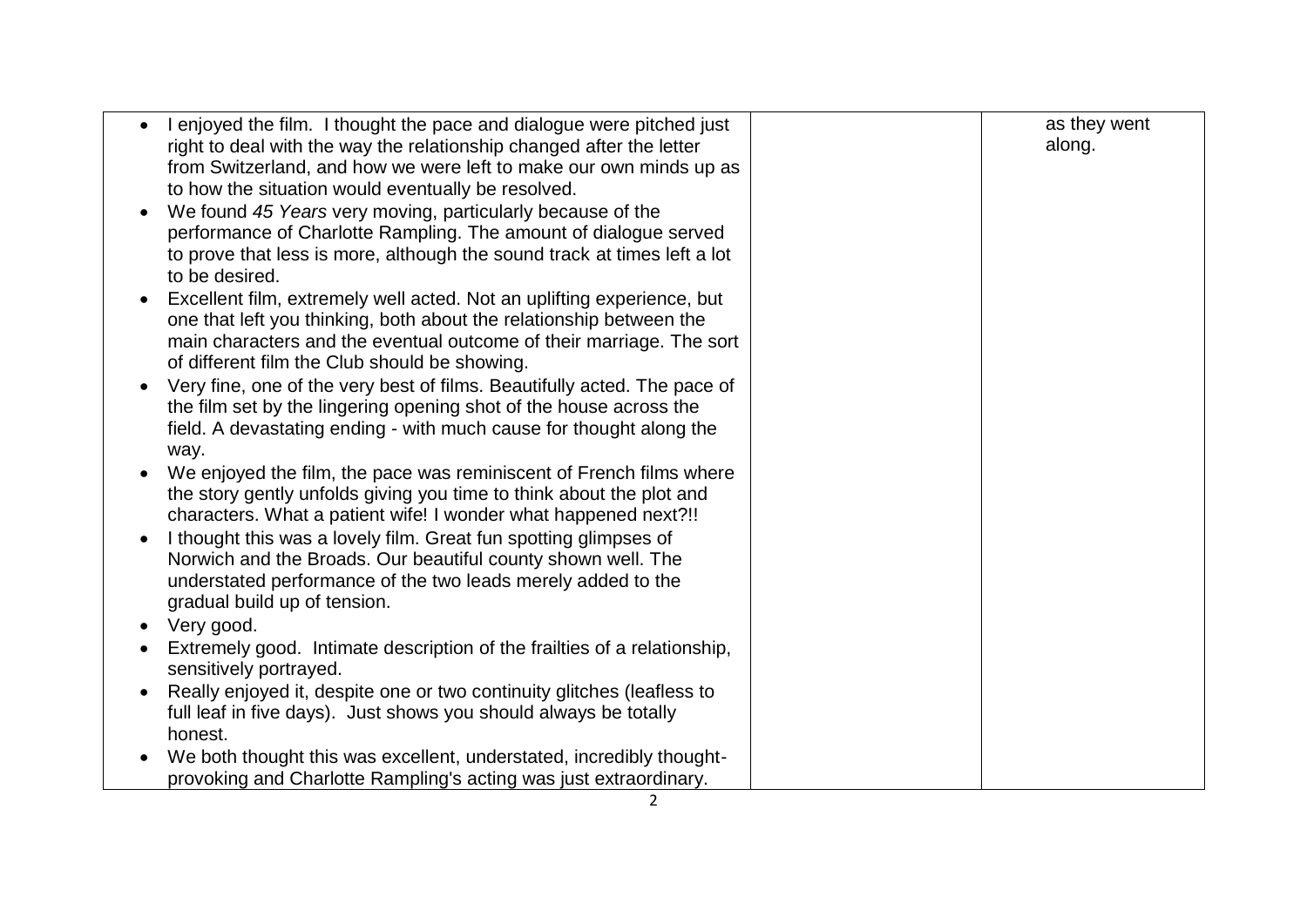| responses, we were not unanimous in what we thought would<br>happen next in their relationship, nor in how matters had been<br>handled.<br>Very good. Absorbing, emotionally complex. I will keep thinking<br>about it, I'm sure. Beautifully acted, by both leads, but especially by<br>Charlotte Rampling: those eyes, and the subtle body language.<br>Thanks again Committee.<br>A very engaging film. We enjoyed the Norfolk location, the sparse<br>story development and poignant character acting.<br>Thought-provoking and well-performed.<br>Fine performances from both leads.<br>I think the film last night was very good, I enjoyed it. Nice story with<br>great characters.<br>We enjoyed it, glad we were warned it would be slow!! We don't<br>think she is going to forgive him!! It was before her time, but why |
|-------------------------------------------------------------------------------------------------------------------------------------------------------------------------------------------------------------------------------------------------------------------------------------------------------------------------------------------------------------------------------------------------------------------------------------------------------------------------------------------------------------------------------------------------------------------------------------------------------------------------------------------------------------------------------------------------------------------------------------------------------------------------------------------------------------------------------------|
|                                                                                                                                                                                                                                                                                                                                                                                                                                                                                                                                                                                                                                                                                                                                                                                                                                     |
|                                                                                                                                                                                                                                                                                                                                                                                                                                                                                                                                                                                                                                                                                                                                                                                                                                     |
|                                                                                                                                                                                                                                                                                                                                                                                                                                                                                                                                                                                                                                                                                                                                                                                                                                     |
|                                                                                                                                                                                                                                                                                                                                                                                                                                                                                                                                                                                                                                                                                                                                                                                                                                     |
|                                                                                                                                                                                                                                                                                                                                                                                                                                                                                                                                                                                                                                                                                                                                                                                                                                     |
|                                                                                                                                                                                                                                                                                                                                                                                                                                                                                                                                                                                                                                                                                                                                                                                                                                     |
| hadn't he told her!!                                                                                                                                                                                                                                                                                                                                                                                                                                                                                                                                                                                                                                                                                                                                                                                                                |
| Excellent film which provoked much discussion about the motivations                                                                                                                                                                                                                                                                                                                                                                                                                                                                                                                                                                                                                                                                                                                                                                 |
| and feelings of the two characters. Left you wondering what                                                                                                                                                                                                                                                                                                                                                                                                                                                                                                                                                                                                                                                                                                                                                                         |
| happened next without leaving you feeling the need for a more<br>conclusive ending. Well paced, filmed and acted.                                                                                                                                                                                                                                                                                                                                                                                                                                                                                                                                                                                                                                                                                                                   |
| I saw 45 years with my daughter and we both really enjoyed it. It was                                                                                                                                                                                                                                                                                                                                                                                                                                                                                                                                                                                                                                                                                                                                                               |
| good seeing locations we are familiar with. We liked the pace which                                                                                                                                                                                                                                                                                                                                                                                                                                                                                                                                                                                                                                                                                                                                                                 |
| matched the situation well. We thought that the responses singularly                                                                                                                                                                                                                                                                                                                                                                                                                                                                                                                                                                                                                                                                                                                                                                |
| and between them really                                                                                                                                                                                                                                                                                                                                                                                                                                                                                                                                                                                                                                                                                                                                                                                                             |
| emphasised what was being experienced by them both. Very good.                                                                                                                                                                                                                                                                                                                                                                                                                                                                                                                                                                                                                                                                                                                                                                      |
| Thoroughly enjoyed it. Well acted but then again you can't go wrong                                                                                                                                                                                                                                                                                                                                                                                                                                                                                                                                                                                                                                                                                                                                                                 |
| with those two in it! Very interesting concept and nice to see Norfolk                                                                                                                                                                                                                                                                                                                                                                                                                                                                                                                                                                                                                                                                                                                                                              |
| featured and looking good. The ending was a surprise, I thought it                                                                                                                                                                                                                                                                                                                                                                                                                                                                                                                                                                                                                                                                                                                                                                  |
| was going to go badly wrong at the party! Thank you for the choice                                                                                                                                                                                                                                                                                                                                                                                                                                                                                                                                                                                                                                                                                                                                                                  |
| and the chox!<br>3                                                                                                                                                                                                                                                                                                                                                                                                                                                                                                                                                                                                                                                                                                                                                                                                                  |